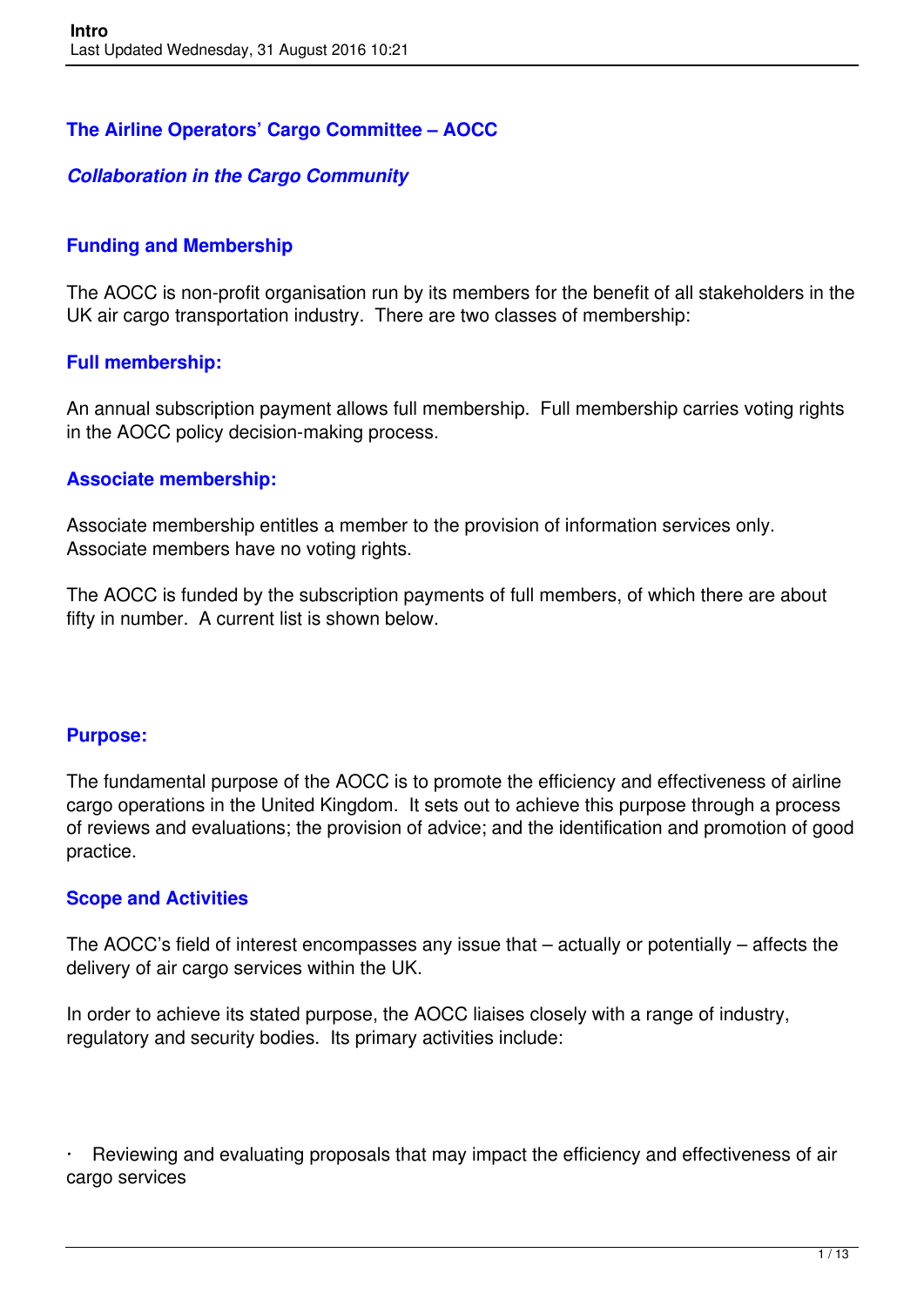- Reporting on operational issues or problem areas
- · Working with industry stakeholders and relevant bodies to improve service delivery
- · Giving advice to relevant stakeholders as appropriate
- Identifying and promoting good practice
- · Promoting awareness of the AOCC and the role that it plays

### **Organisation and Structure**

The principal forum of the AOCC is its Executive Committee, which is responsible for the strategy and direction of the AOCC, and for its overall management.

The Executive Committee is supported by the following standing forums:

- · Customs sub-committee
- · Security sub-committee
- · Operations & Handling sub-committee
- · Airline Steering committee

Other committees or working groups may be formed from time to time as necessary.

### **The AOCC statement on Anti Trust**

There should be no discussion, either as part of the meeting or informally, of rates, rebates, surcharges, discounts or any other matters relating to rates and pricing. There should also be no discussion of cargo capacity, frequencies, schedules, or the kind of service each carrier provides, as well as costs or the identification of customers, agents or suppliers or the amount or terms of business with them. In short, there should be no discussion of competitively sensitive information, including any subject that might prompt a shipper to select one carrier over another.

### **Collaboration and Communication**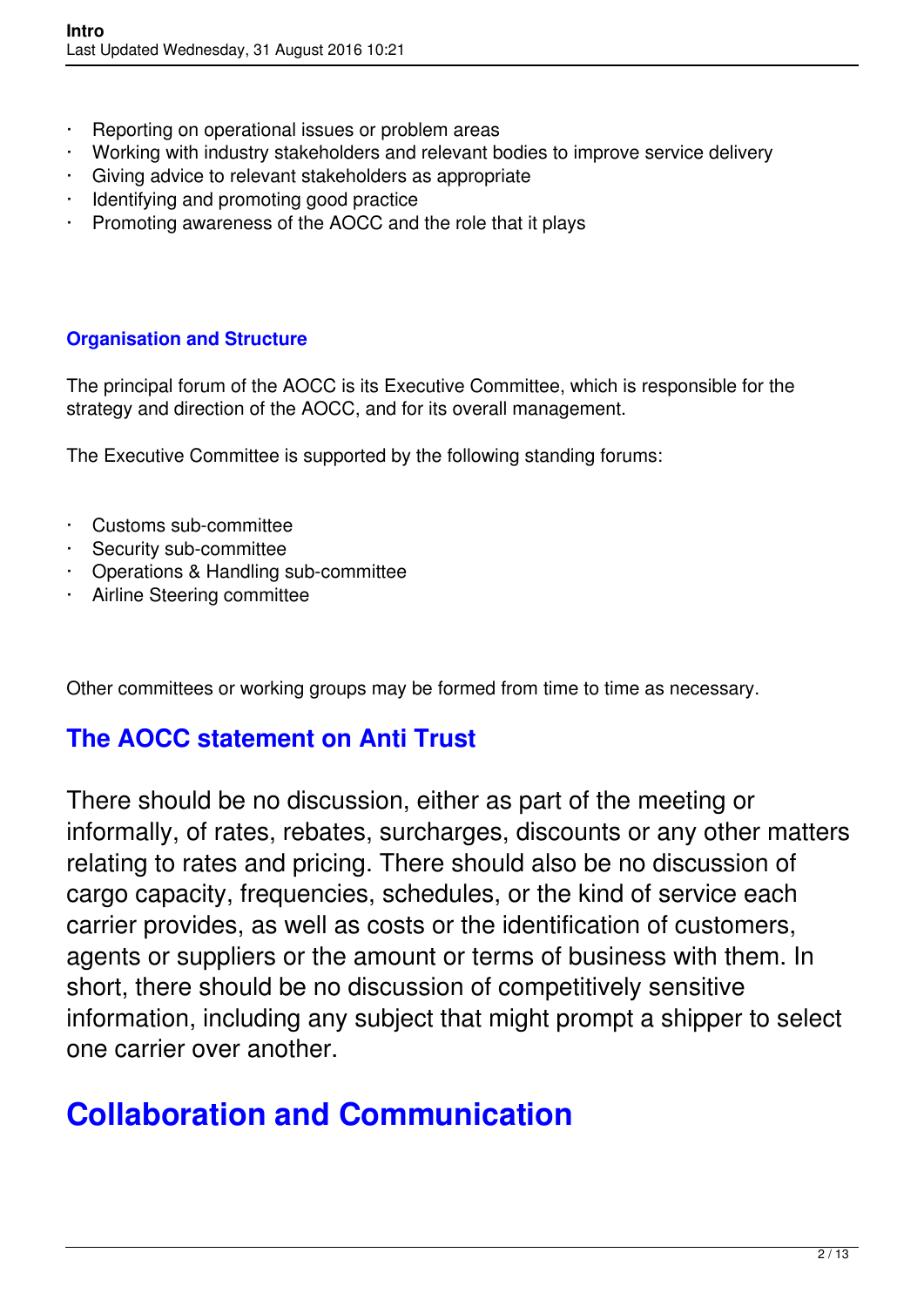Collaboration with representatives of industry, regulatory and security bodies takes place via the standing forums. Forum membership, and the topics covered by each forum, may vary over time. Key representations and areas of interest are illustrated below:

### **Forum Key membership Areas of interest**

*Customs Sub-committee*

Joint Customs Consultative Committee (JC

**HM Revenue & Customs** 

· IATA

UK Border Agency (UKBA)

· DeFRA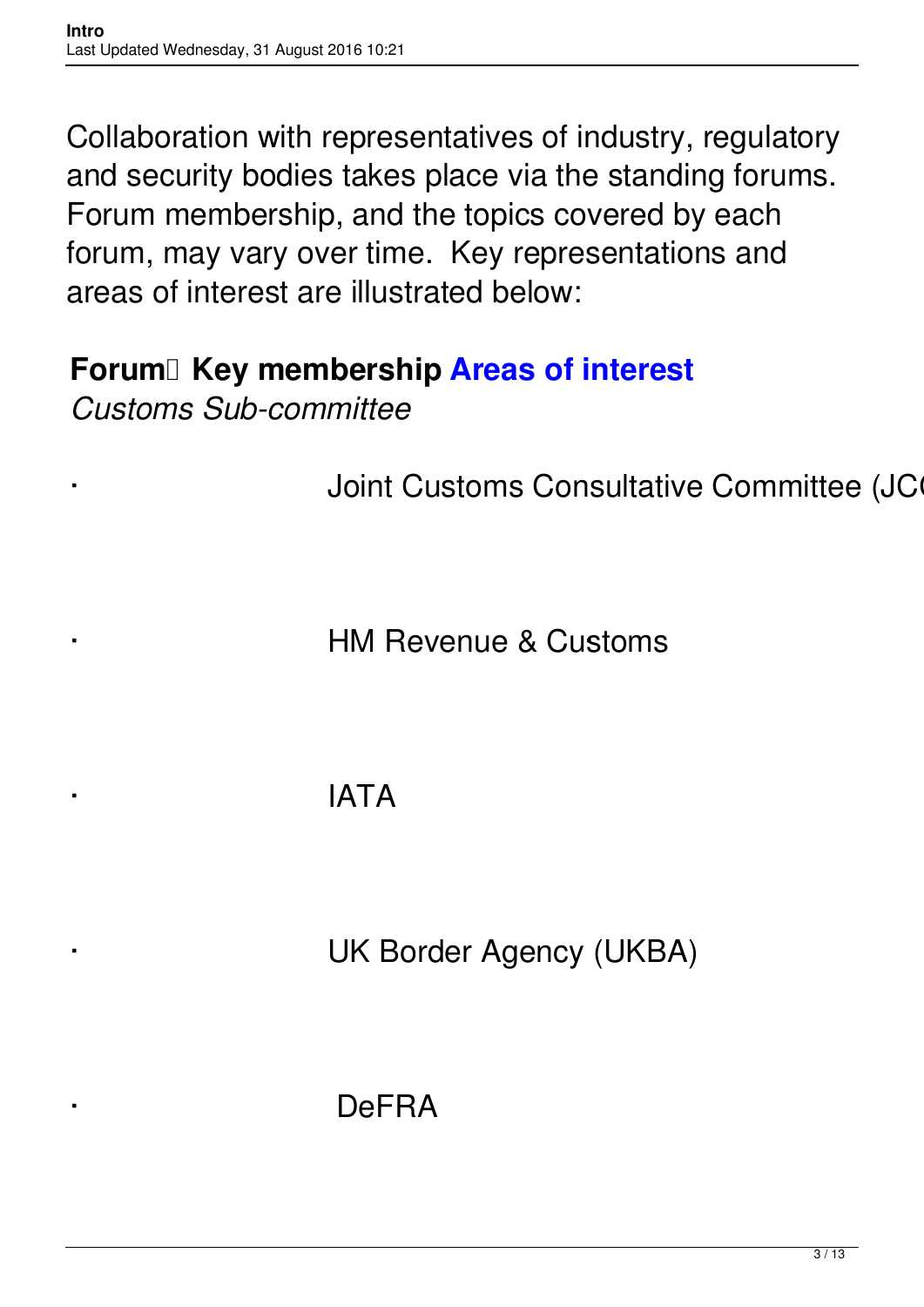### **ISG Aviation Sub Group**

Authorised Economic Operator (AEO) statu

European Offices Registered for Imports (E

Export Control System (ECS)

**Import Control System (ICS)** 

· CCS21

PEACH and associated licences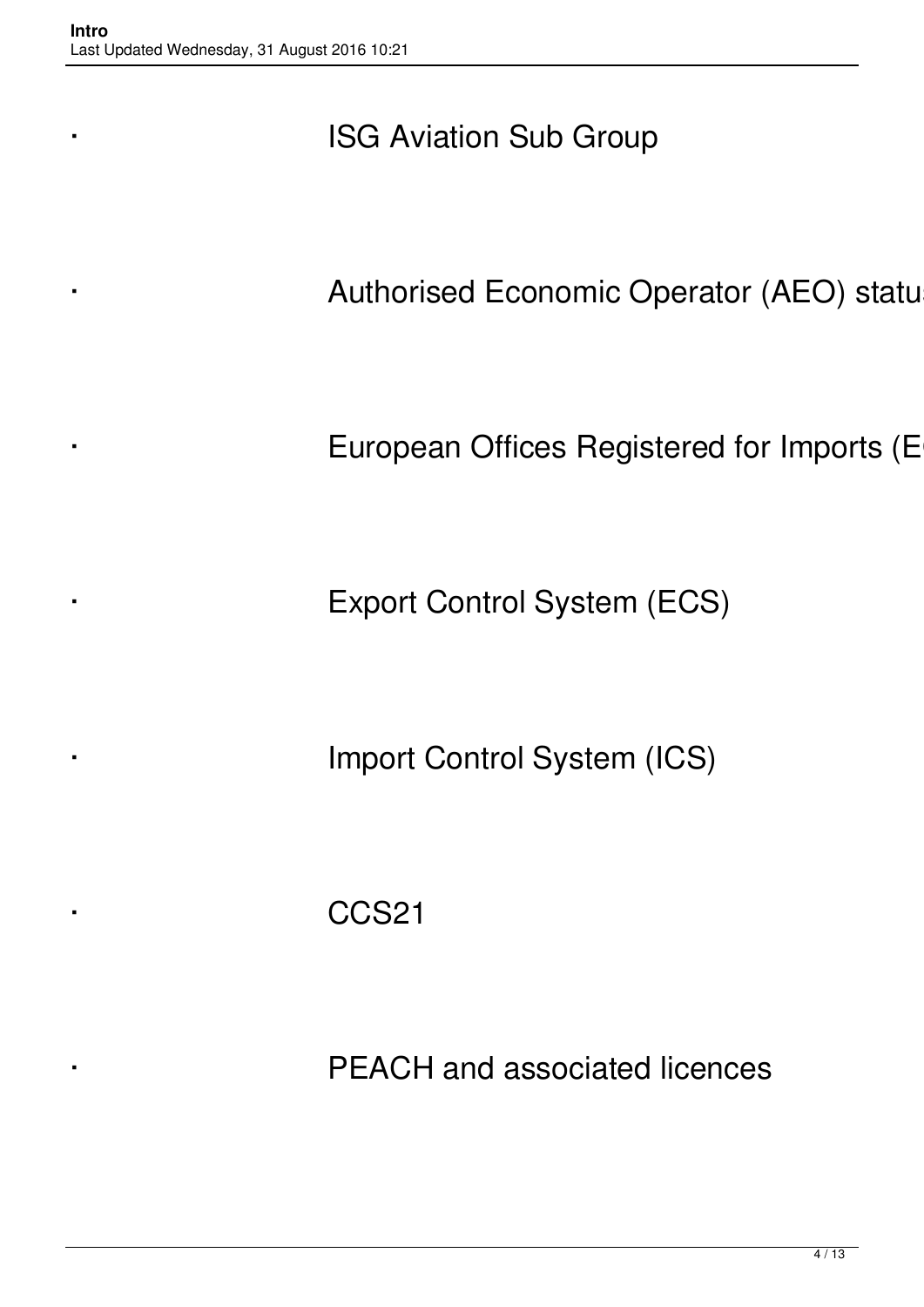### · IAN Act

· Lobbying for the retention of air simplificatic

*Security Sub-committee*

· Metropolitan Police

Department of Transport

· Home Office

· BAA

Communication website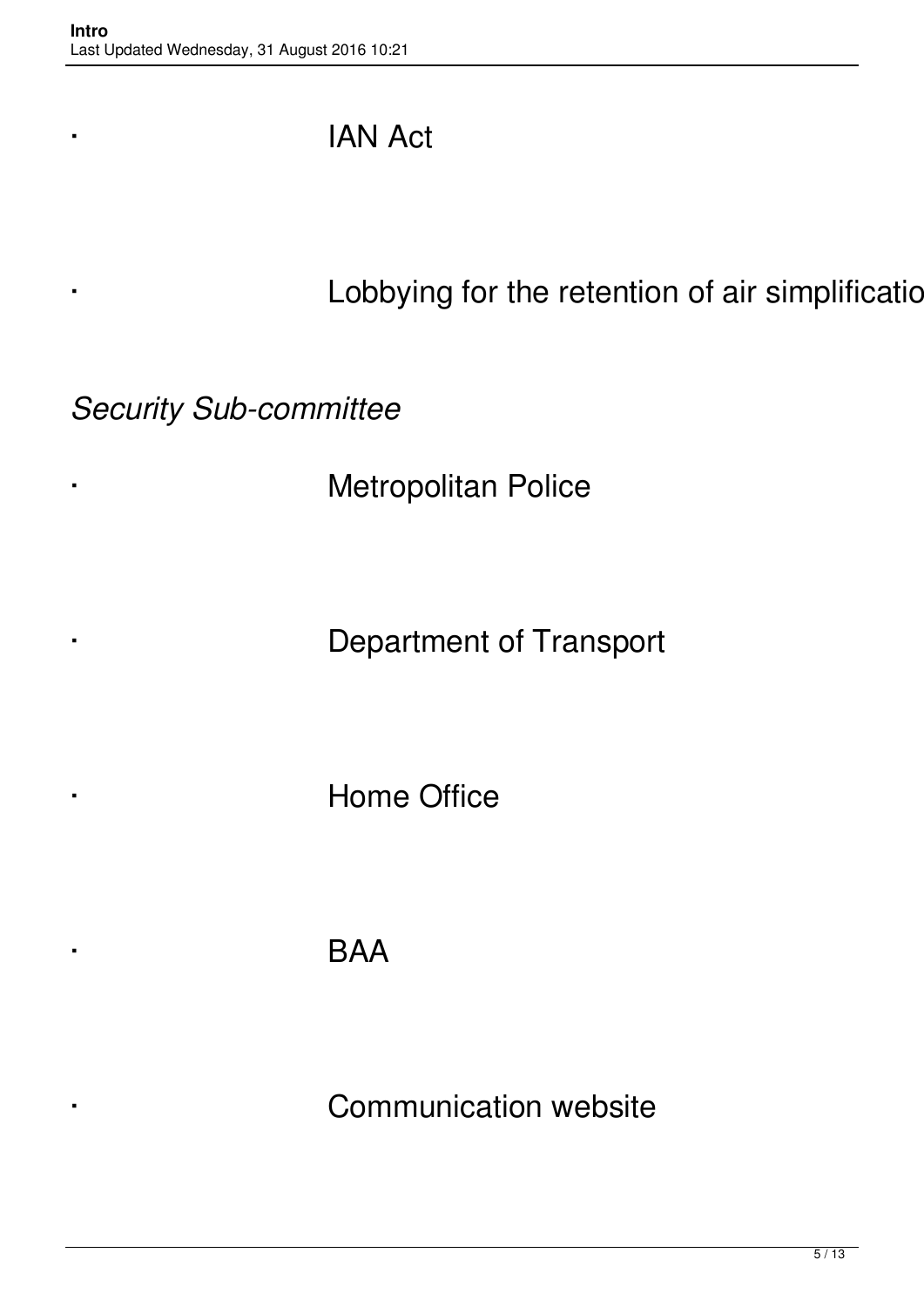Authorised Economic Operator (AEO) statu

European Offices registered for Imports (EC

*Operations & Handling Sub-committee*

· BAA

British International Freight Association (BIF

LHR airside strategy

LHR controlled zones

LHR restricted zones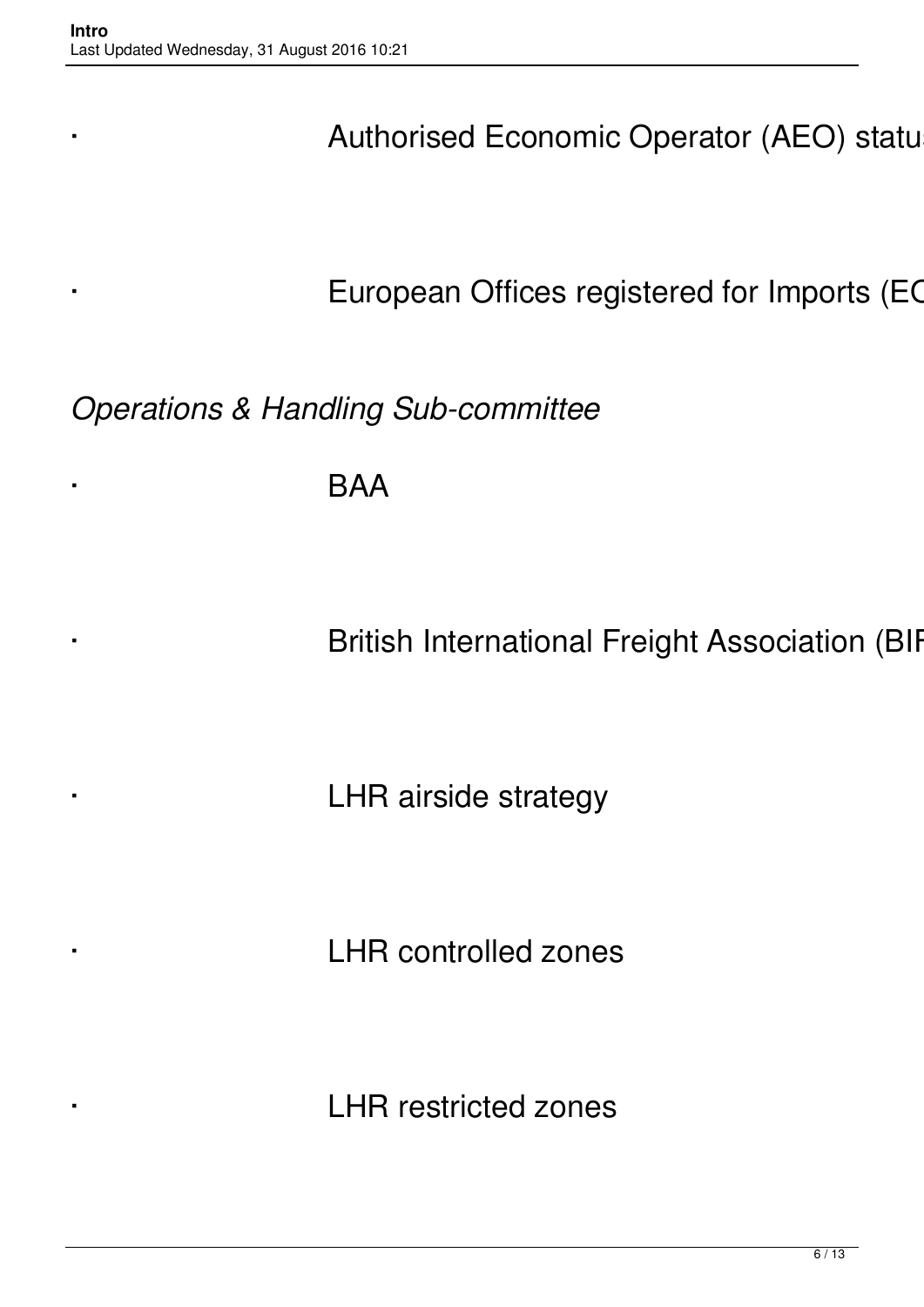### Gatepost management

The LHR cargo tunnel refurbishment

Best practice

Landside safety and property maintainance

Airline Steering Committee Members of the Cargo Community

Export Control System (ECS)

Import Control System (ICS)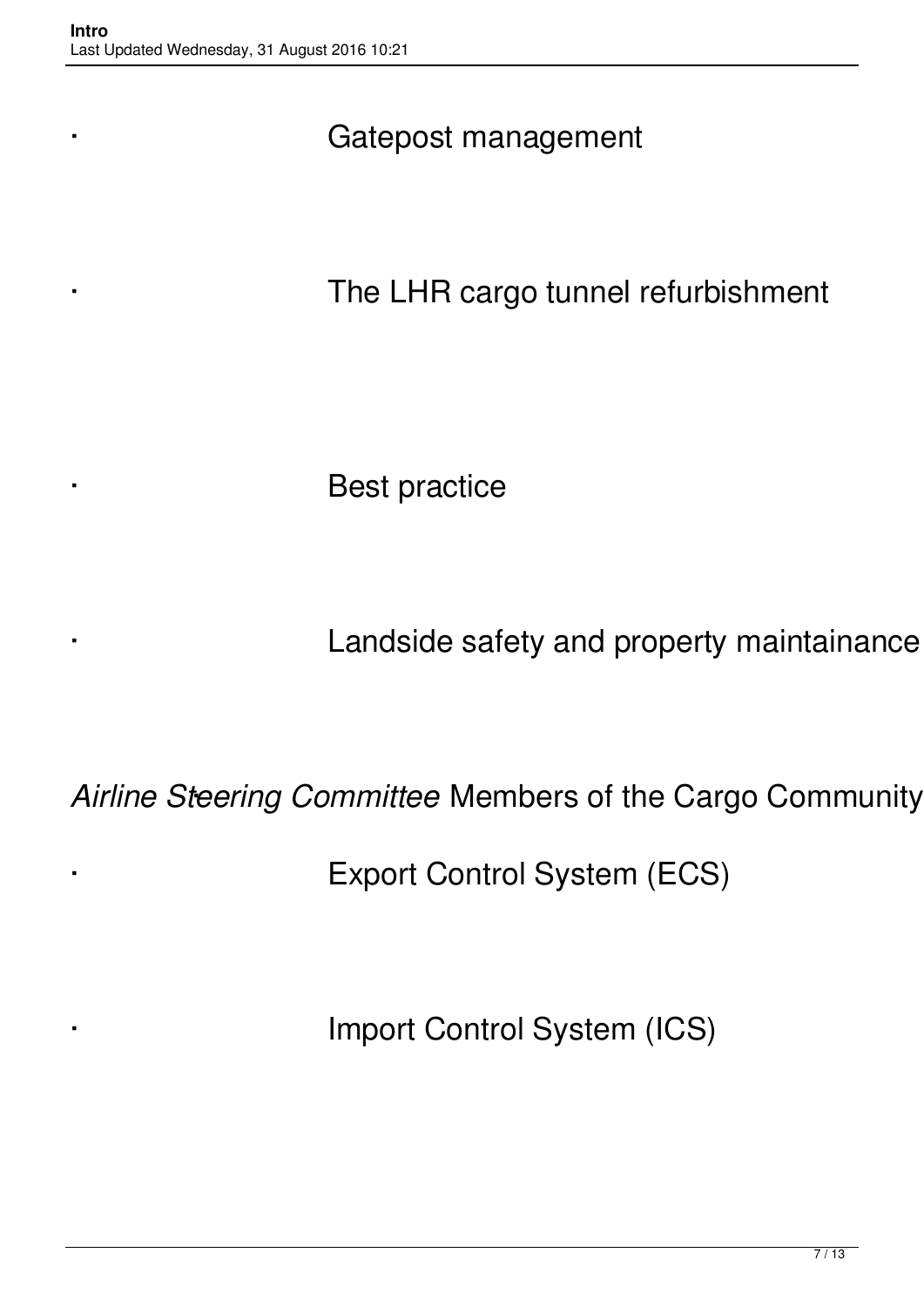CCS<sub>21</sub>

## **Recent Projects**

**The AOCC has a full portfolio of ongoing projects. Areas in which it has played an active role in recent months include:**

The move by UK Customs to a new National Clearance Hub at Salford

System specifications for implementation of the new Export and Import Control Systems in 2009

Consultations on the need for companies to obtain Approved Economic Operator status

Discussions with UK Customs regarding proposed changes to Community Transit **Guarantees** 

· Operational issues surrounding Heathrow Terminal 5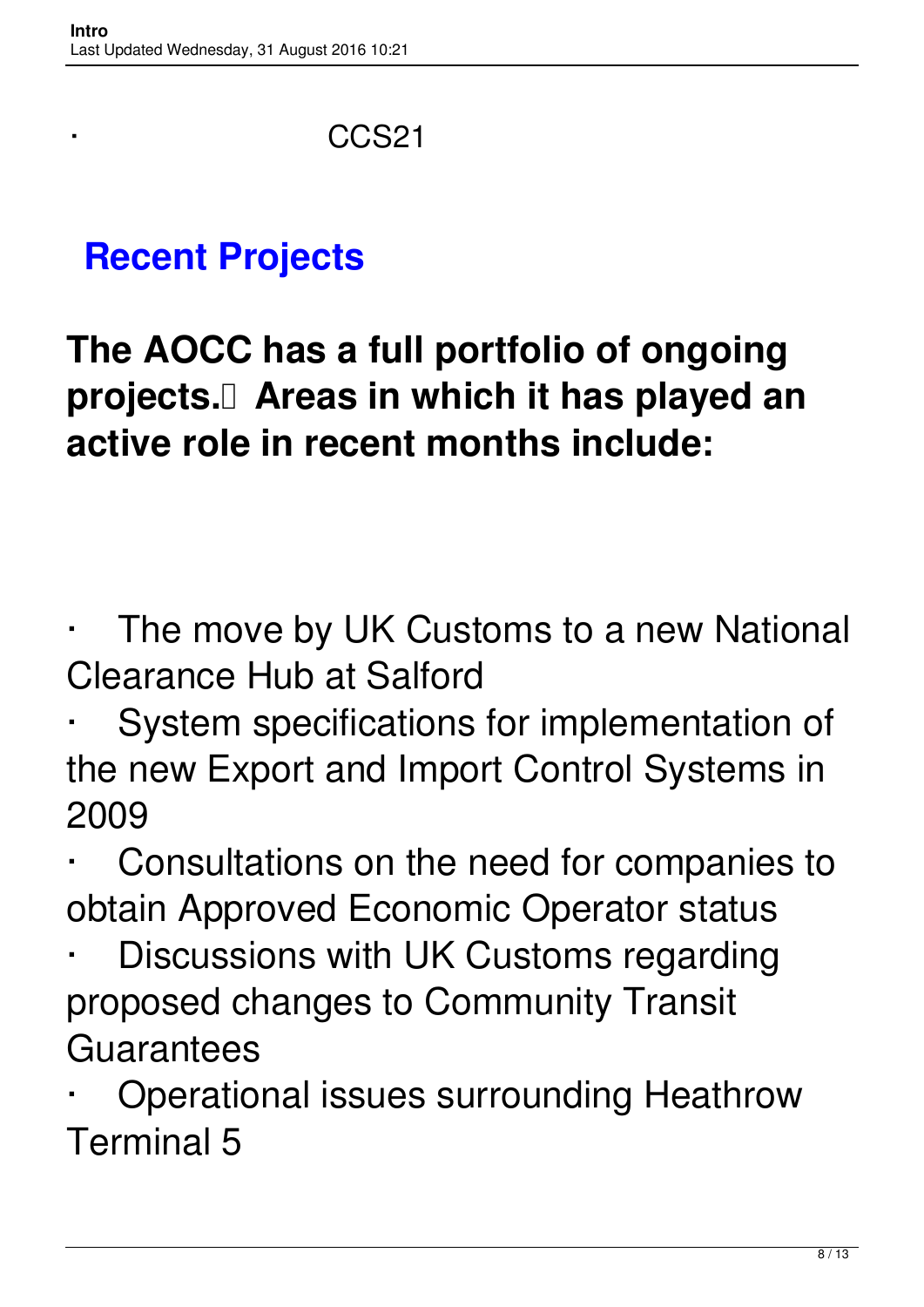- EU proposals affecting the designation of airport Controlled Areas and Restricted Zones
- Issues connected with airport security
- A proposed website for use jointly by the cargo community, police and security organisations
- Issues raised by the Department of Transport concerning pre-employment checks
- Issues arising from a structural survey of the cargo tunnel at Heathrow
- Collaboration with BIFA to define best practice in the collection and delivery of freight
- The feasibility of using fingerprint scanning when collecting freight

# **The AOCC will continue to play an active role in these areas – and in other areas as and when the need arises.**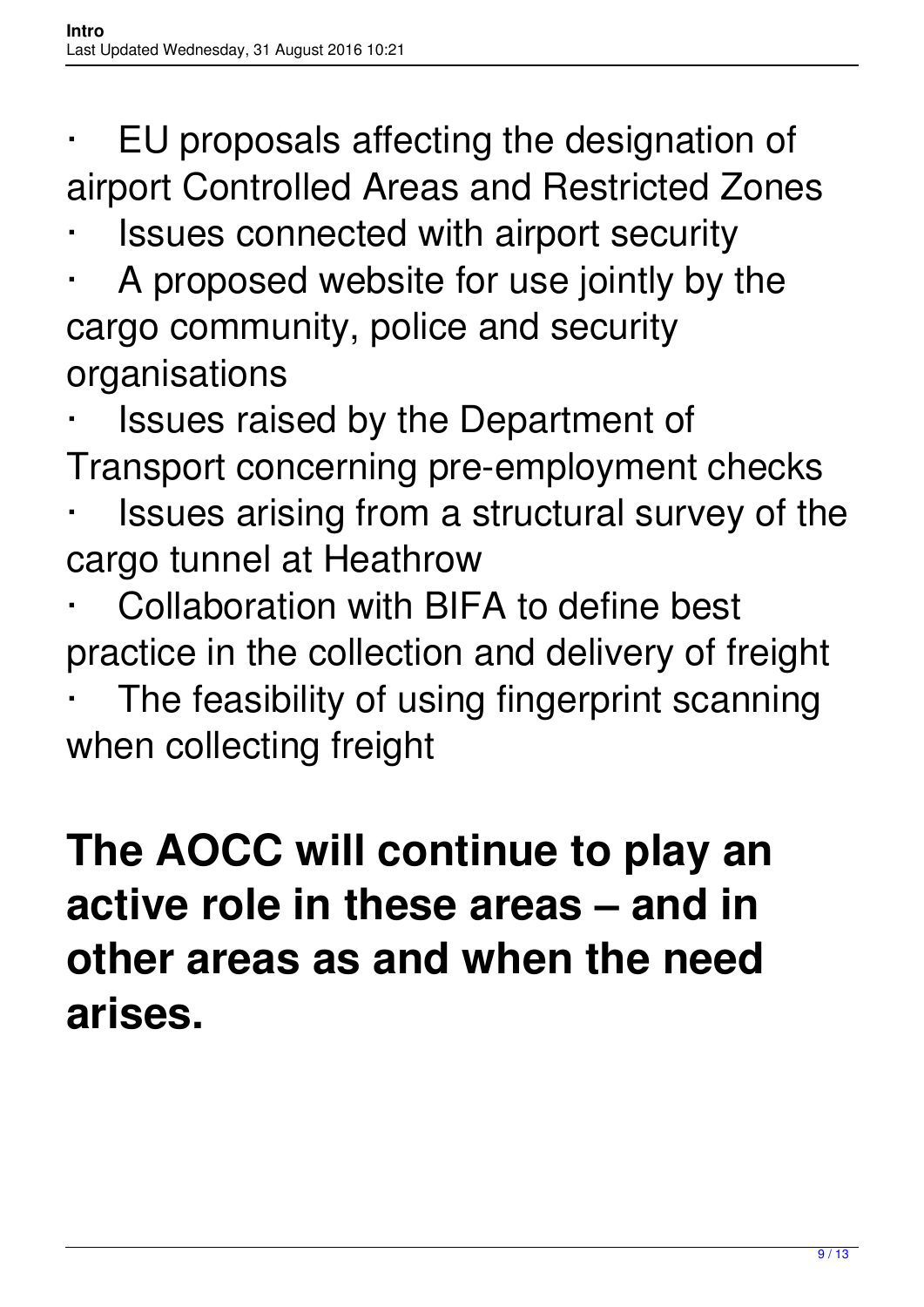# **Looking Ahead**

Several initiatives are under way to deepen and widen the role that the AOCC plays in the UK air cargo industry. Foremost among these are:

To extend the reach of the AOCC to those organisations that play an important role in the air cargo industry, but which have hitherto not been involved in AOCC debates.

To provide a consolidated web-based resource for all AOCC members. The website will provide a range of business-related information to enable members to plan strategic and tactical operations on the basis of up-to-date industry news.

To use the website as a single gateway to other industry-related organisations such as BIFA, the Department of Transport, HM Revenue & Customs, the Metropolitan Police,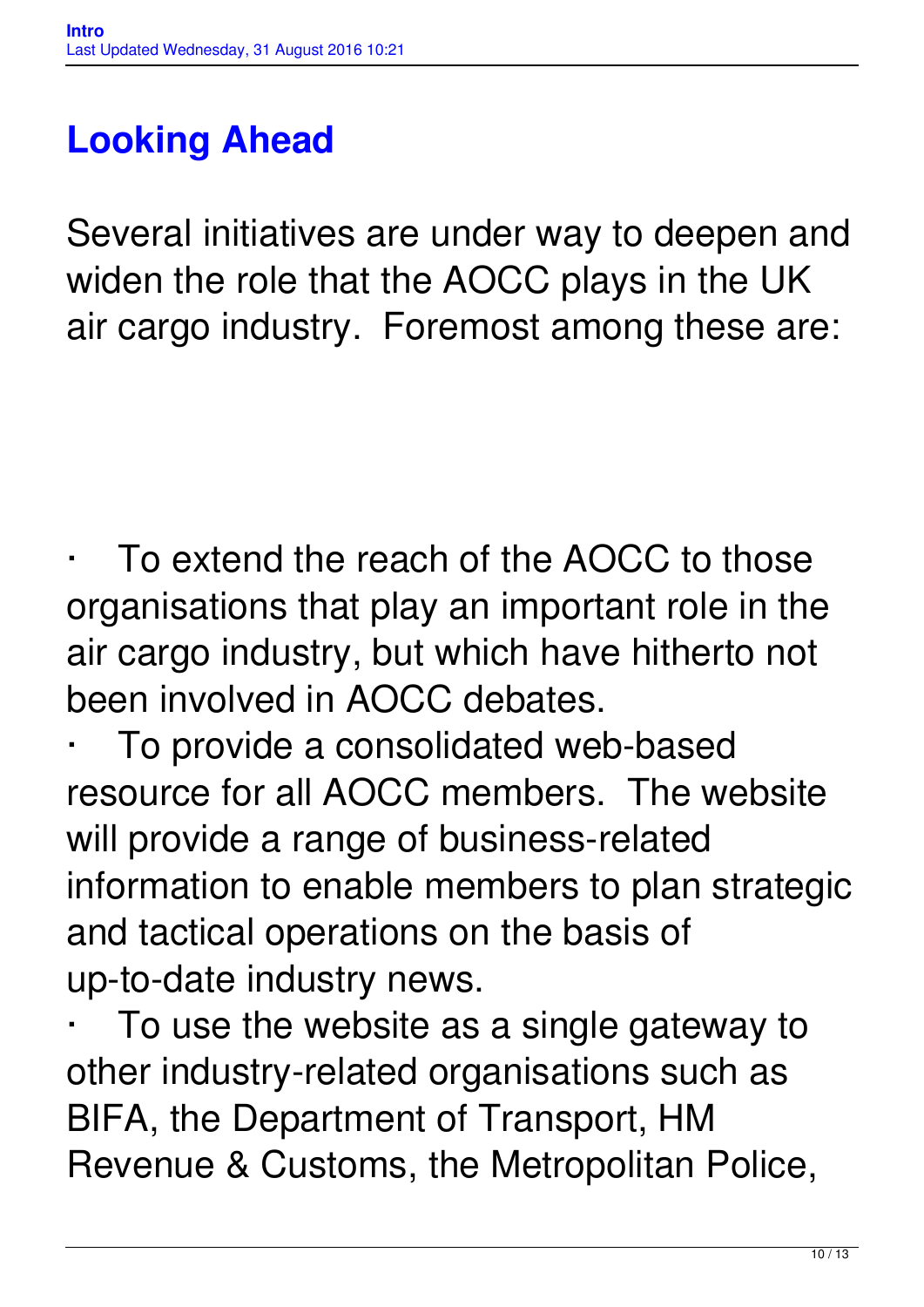SITPRO and the UK Border Agency. This will provide AOCC members with an easy means of getting in-depth information on current and future issues.

To freeze membership fees over the next year, with the aim of reducing them thereafter. This, together with improved information and communication facilities, will deliver better value to all members.

These initiatives, coupled with projects in which the AOCC is already active, will strengthen the AOCC's position as a proactive and influential body in the UK's air cargo industry.

## **How to Join**

To learn how your organisation can benefit from AOCC activities, contact the AOCC Secretary, John O'Shea at: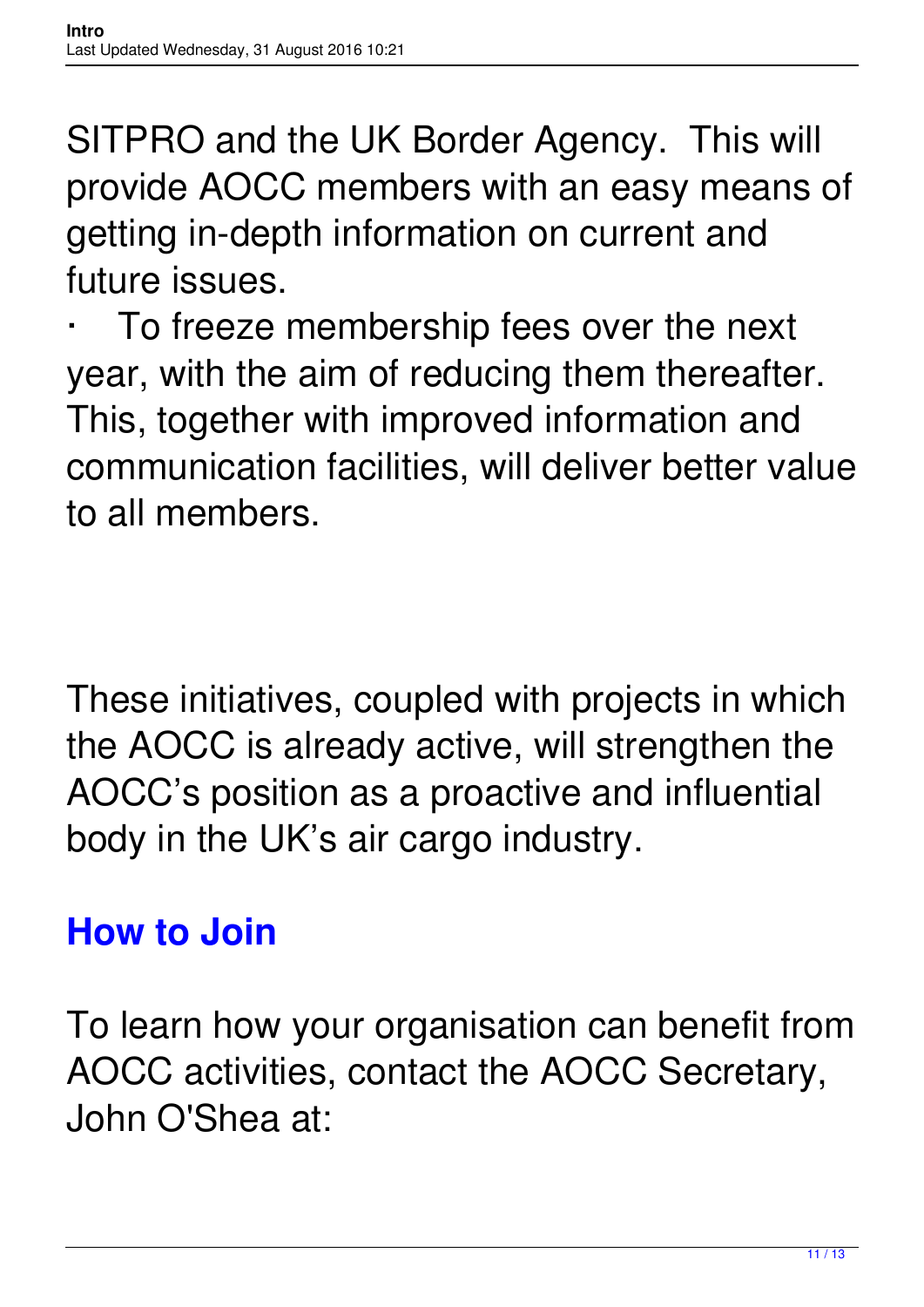# **Current Membership List**

The following organisations – primarily airlines, ground handling agents and security companies – currently enjoy the benefits of AOCC membership:

American Air**Etiaa**d Airway **Asendia** Air Canada Eva Air CargoBrinks Ltd Air France Heathrow Cargonet Aerospace Solutions (UK) Ltd. All Nippon Aida agus Colintes DHL Global Mail ASC Cargo Hamelamg Air Cargoodis Wilson UK Ltd Air World Lufthansa CargoTS(UK) Limited British Airways Noter East Antimest Security Ltd Courier Facilities Lites World EGIGO Ltd Cathay Pacific Royawayas Ltd Van Swieten Air Cargo Delta Airlines South African Airways Cargo DHL Aviation Sibleaporte Airlines Cargo DHL Global Forwissport GB Ltd